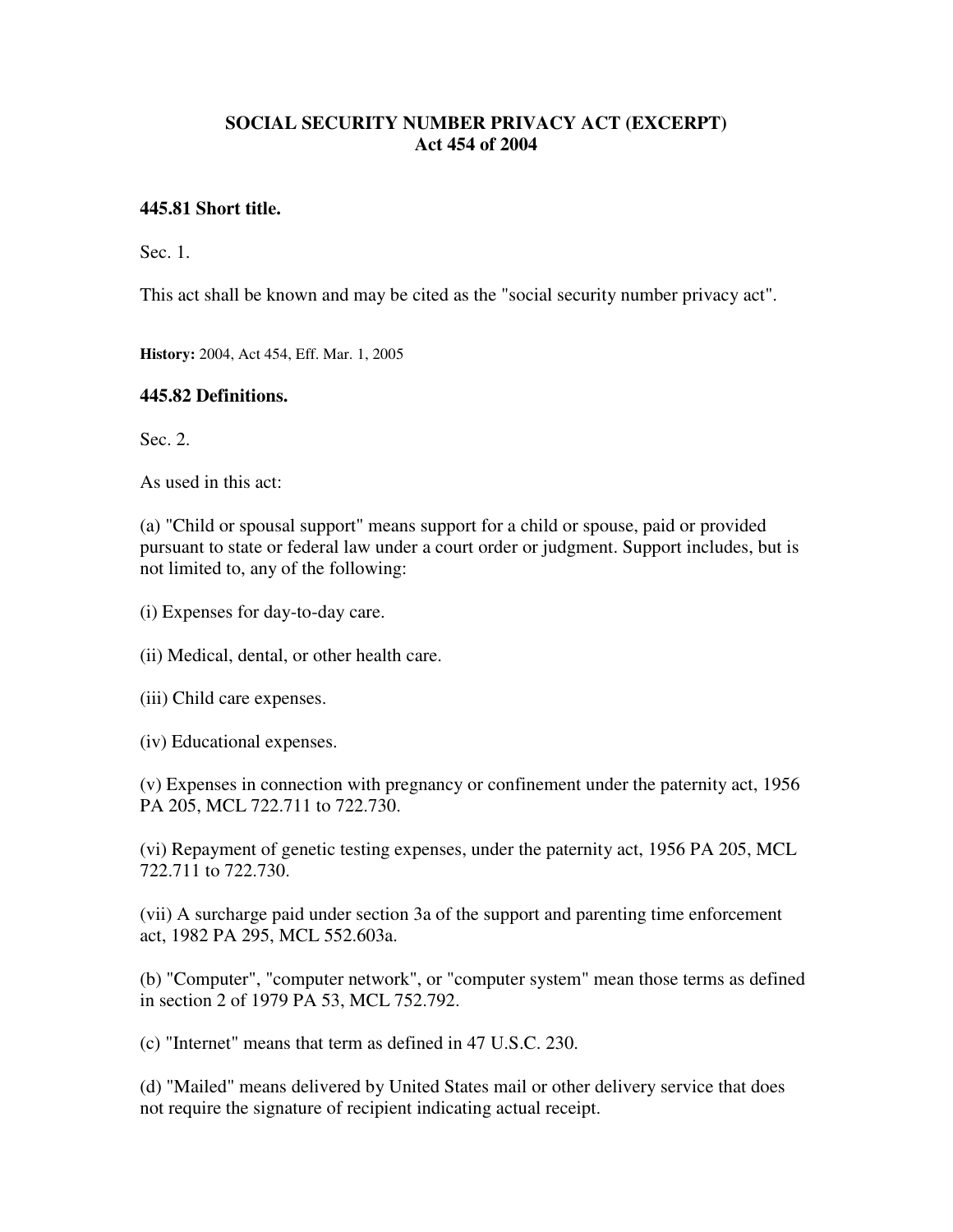(e) "Person" means an individual, partnership, limited liability company, association, corporation, public or nonpublic elementary or secondary school, trade school, vocational school, community or junior college, college, university, state or local governmental agency or department, or other legal entity.

(d) "Publicly display" means to exhibit, hold up, post, or make visible or set out for open view, including, but not limited to, open view on a computer device, computer network, website, or other electronic medium or device, to members of the public or in a public manner. The term does not include conduct described in section 3(1)(b), (c), or (f).

(e) "Title IV-D agency" means that term as defined in section 2 of the support and parenting time enforcement act, 1982 PA 295, MCL 552.602.

(f) "Vital record" means that term as defined in section 2805 of the public health code, 1978 PA 368, MCL 333.2805.

(g) "Website" means a collection of pages of the world wide web or internet, usually in HTML format, with clickable or hypertext links to enable navigation from 1 page or section to another, that often uses associated graphics files to provide illustration and may contain other clickable or hypertext links.

#### **History:** 2004, Act 454, Eff. Mar. 1, 2005

**Compiler's Notes:** In subdivision (b), the phrase "mean those terms" evidently should read "means those terms."Following the first occurrence of subdivision (e), subdivision (d) should evidently be designated subdivision (f), subdivision (e) should evidently be designated subdivison  $(g)$ , subdivison (f) should evidently be designated (h), and subdivison (g) should evidently be designated (i).

## **445.83 Prohibited use of social security number of employee, student, or other individual; exceptions.**

Sec. 3.

(1) Except as provided in subsection (2), a person shall not intentionally do any of the following with the social security number of an employee, student, or other individual:

(a) Publicly display all or more than 4 sequential digits of the social security number.

(b) Subject to subsection (3), use all or more than 4 sequential digits of the social security number as the primary account number for an individual. However, if the person is using the social security number under subdivision (c) and as the primary account number on the effective date of this act, this subdivision does not apply to that person until January 1, 2006.

(c) Visibly print all or more than 4 sequential digits of the social security number on any identification badge or card, membership card, or permit or license. However, if a person has implemented or implements a plan or schedule that establishes a specific date by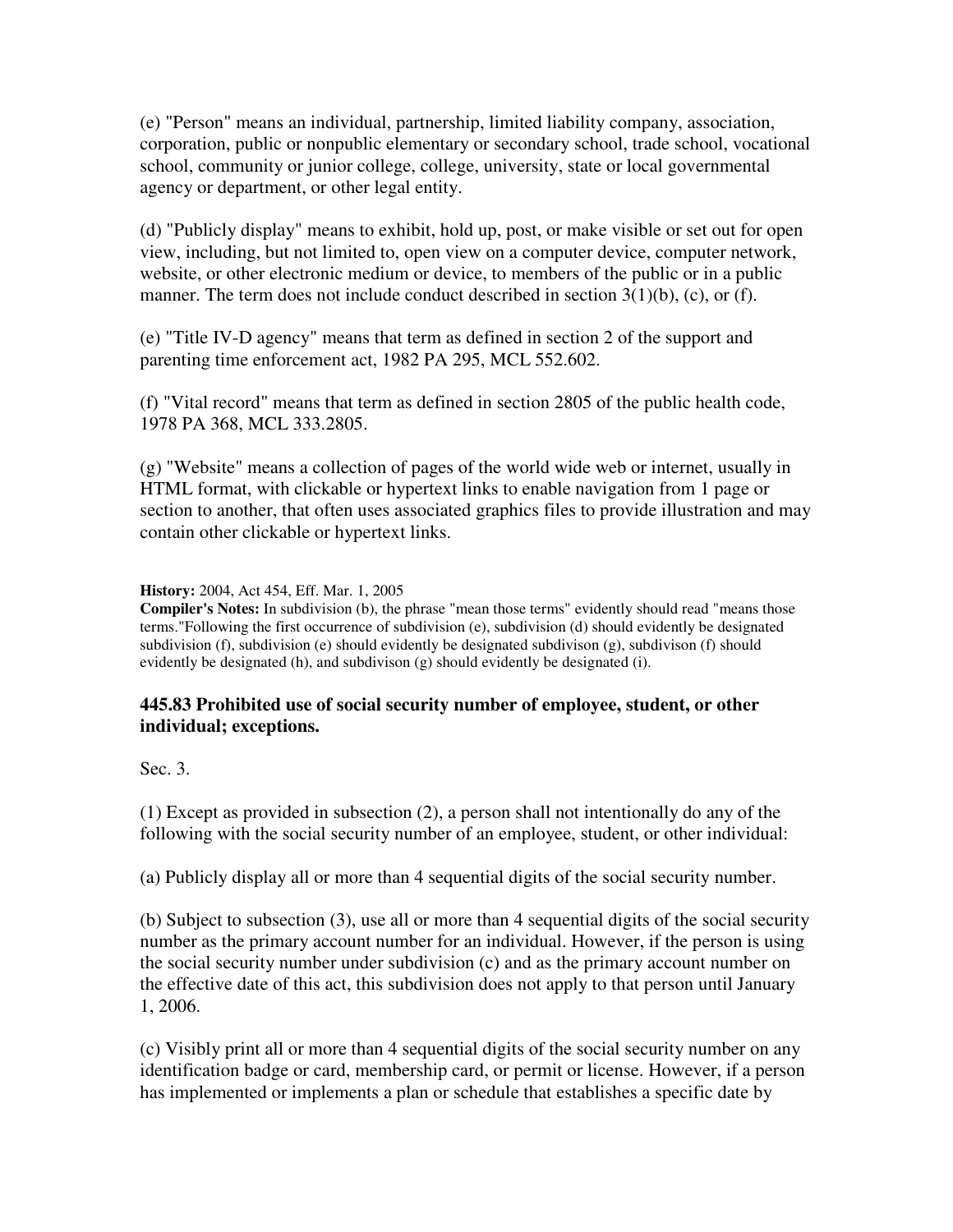which it will comply with this subdivision, this subdivision does not apply to that person until January 1, 2006, or the completion date specified in that plan or schedule, whichever is earlier.

(d) Require an individual to use or transmit all or more than 4 sequential digits of his or her social security number over the internet or a computer system or network unless the connection is secure or the transmission is encrypted.

(e) Require an individual to use or transmit all or more than 4 sequential digits of his or her social security number to gain access to an internet website or a computer system or network unless the connection is secure, the transmission is encrypted, or a password or other unique personal identification number or other authentication device is also required to gain access to the internet website or computer system or network.

(f) Include all or more than 4 sequential digits of the social security number in or on any document or information mailed or otherwise sent to an individual if it is visible on or, without manipulation, from outside of the envelope or packaging.

(g) Subject to subsection (3), beginning January 1, 2006, include all or more than 4 sequential digits of the social security number in any document or information mailed to a person, unless any of the following apply:

(i) State or federal law, rule, regulation, or court order or rule authorizes, permits, or requires that a social security number appear in the document.

(ii) The document is sent as part of an application or enrollment process initiated by the individual.

(iii) The document is sent to establish, confirm the status of, service, amend, or terminate an account, contract, policy, or employee or health insurance benefit or to confirm the accuracy of a social security number of an individual who has an account, contract, policy, or employee or health insurance benefit.

(iv) The document or information is mailed by a public body under any of the following circumstances:

(A) The document or information is a public record and is mailed in compliance with the freedom of information act, 1976 PA 442, MCL 15.231 to 15.246.

(B) The document or information is a copy of a public record filed or recorded with a county clerk or register of deeds office and is mailed by that office to a person entitled to receive that record.

(C) The document or information is a copy of a vital record recorded as provided by law and is mailed to a person entitled to receive that record.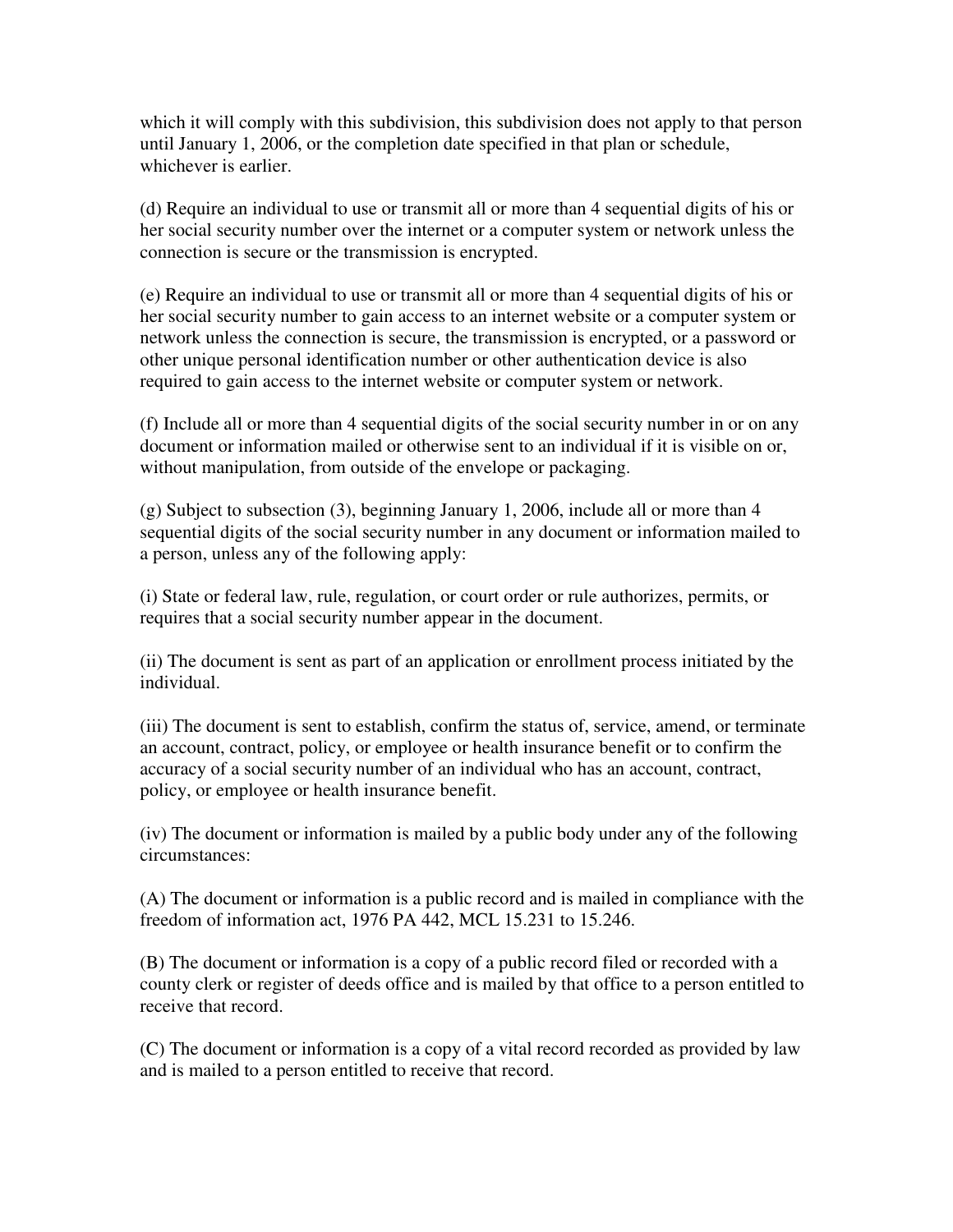(v) The document or information is mailed by or at the request of an individual whose social security number appears in the document or information or his or her parent or legal guardian.

(vi) The document or information is mailed in a manner or for a purpose consistent with subtitle A of title V of the Gramm-Leach-Bliley act, 15 USC 6801 to 6809; with the health insurance portability and accountability act of 1996, Public Law 104-191; or with section 537 or 539 of the insurance code of 1956, 1956 PA 218, MCL 500.537 and 500.539.

(2) Subsection (1) does not apply to any of the following:

(a) A use of all or more than 4 sequential digits of a social security number that is authorized or required by state or federal statute, rule, or regulation, by court order or rule, or pursuant to legal discovery or process.

(b) A use of all or more than 4 sequential digits of a social security number by a title IV-D agency, law enforcement agency, court, or prosecutor as part of a criminal investigation or prosecution, or providing all or more than 4 sequential digits of a social security number to a title IV-D agency, law enforcement agency, court, or prosecutor as part of a criminal investigation or prosecution.

(3) It is not a violation of subsection (1)(b) or (g) to use all or more than 4 sequential digits of a social security number if the use is any of the following:

(a) An administrative use of all or more than 4 sequential digits of the social security number in the ordinary course of business, by a person or a vendor or contractor of a person, to do any of the following:

(i) Verify an individual's identity, identify an individual, or do another similar administrative purpose related to an account, transaction, product, service, or employment or proposed account, transaction, product, service, or employment.

(ii) Investigate an individual's claim, credit, criminal, or driving history.

(iii) Detect, prevent, or deter identity theft or another crime.

(iv) Lawfully pursue or enforce a person's legal rights, including, but not limited to, an audit, collection, investigation, or transfer of a tax, employee benefit, debt, claim, receivable, or account or an interest in a receivable or account.

(v) Lawfully investigate, collect, or enforce a child or spousal support obligation or tax liability.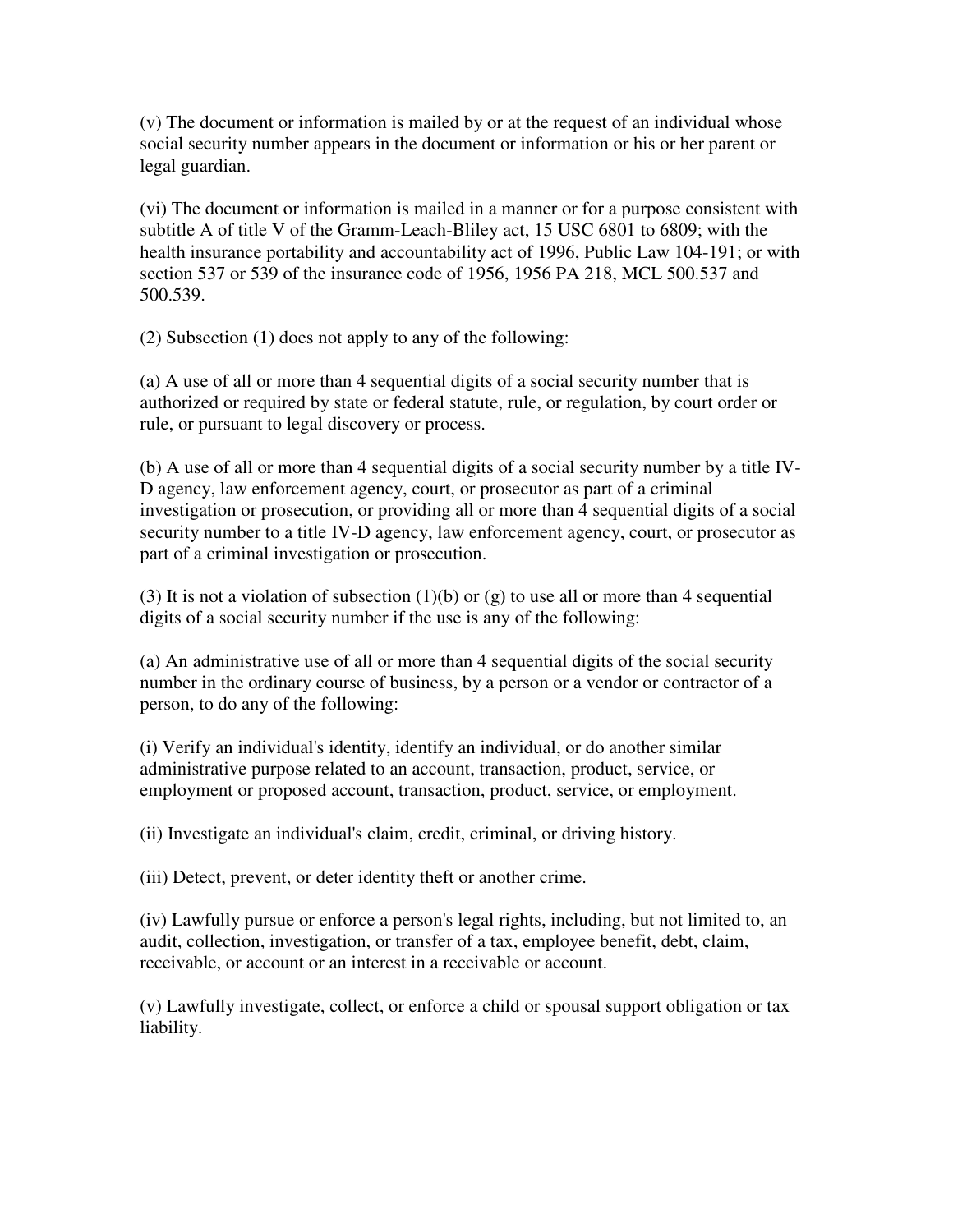(vi) Provide or administer employee or health insurance or membership benefits, claims, or retirement programs or to administer the ownership of shares of stock or other investments.

(b) A use of all or more than 4 sequential digits of a social security number as a primary account number that meets both of the following:

(i) The use began before the effective date of this act.

(ii) The use is ongoing, continuous, and in the ordinary course of business. If the use is stopped for any reason, this subdivision no longer applies.

**History:** 2004, Act 454, Eff. Mar. 1, 2005

# **445.84 Privacy policy.**

Sec. 4.

(1) Beginning January 1, 2006, a person who obtains 1 or more social security numbers in the ordinary course of business shall create a privacy policy that does at least all of the following concerning the social security numbers the person possesses or obtains:

(a) Ensures to the extent practicable the confidentiality of the social security numbers.

(b) Prohibits unlawful disclosure of the social security numbers.

(c) Limits who has access to information or documents that contain the social security numbers.

(d) Describes how to properly dispose of documents that contain the social security numbers.

(e) Establishes penalties for violation of the privacy policy.

(2) A person that creates a privacy policy under subsection (1) shall publish the privacy policy in an employee handbook, in a procedures manual, or in 1 or more similar documents, which may be made available electronically.

(3) This section does not apply to a person who possesses social security numbers in the ordinary course of business and in compliance with the fair credit reporting act, 15 USC 1681 to 1681v, or subtitle A of title V of the Gramm-Leach-Bliley act, 15 USC 6801 to 6809.